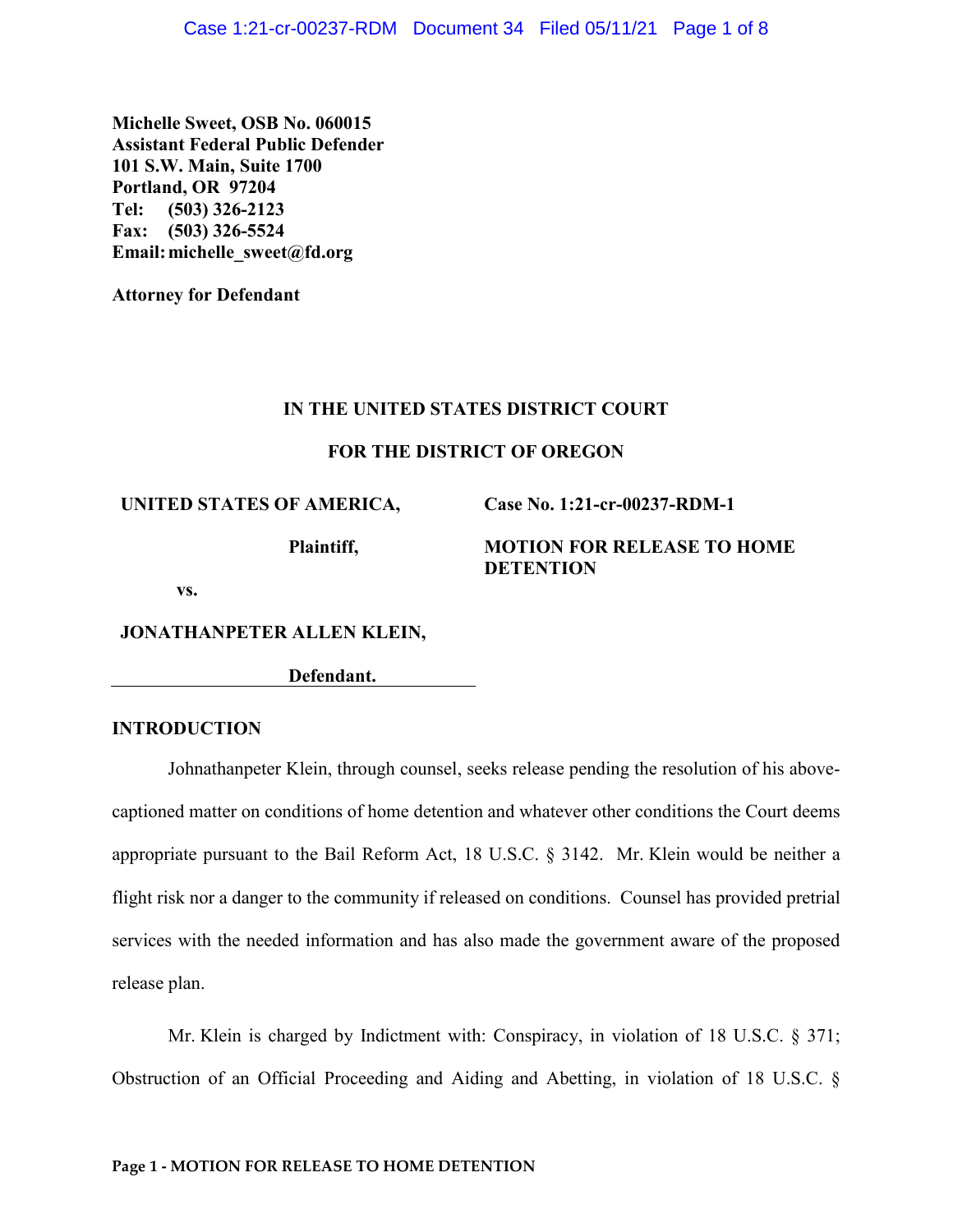### Case 1:21-cr-00237-RDM Document 34 Filed 05/11/21 Page 2 of 8

1512(c)(2) and 18 U.S.C. § 2; Obstruction of Law Enforcement During Civil Disorder and Aiding and Abetting, in violation of 18 U.S.C. § 231(a)(3) and 18 U.S.C. § 2; Destruction of Government Property and Aiding and Abetting, in violation of 18 U.S.C. § 1361 and 18 U.S.C. § 2; Entering and Remaining in a Restricted Building or Grounds, in violation of 18 U.S.C.  $\S$  1752(a)(1), and; Disorderly Conduct in a Restricted Building or Grounds, in violation of 18 U.S.C. § 1752(a). Each of these alleged offenses stem from the events at the U.S. Capitol on January 6, 2021. Mr. Klein requested release from the magistrate judge on March 26, 2021, which was denied. On April 1, 2021, Mr. Klein appeared before this Court, and a status hearing was initially set for May 7, 2021. The defense has requested that this hearing be continued to May 13, 2021.

Mr. Klein has no history of violence and no prior convictions. Rather, despite his young age, he has a long history of working, volunteering to help his community, and keeping close connections to his extensive family and friends. If released, Mr. Klein would reside with where he anticipates finding employment quickly. The are already looking forward to having his help around the house as they have several work projects in mind. In addition to

.

Mr. Klein requests that the Court fashion conditions requiring that he: submit to electronic GPS location monitoring on a home detention schedule, requiring that he remain at home at the except for employment, medical appointments, education, and other events as approved by the pretrial services officer; not possess a firearm, destructive device, or other dangerous weapon; refrain from traveling to the District of Columbia, except as directed by the Court; turn over his passport to Pretrial Services; submit to the supervision of the Pretrial Services office as directed; submit to home visits by Pretrial Services; not use alcohol excessively, and not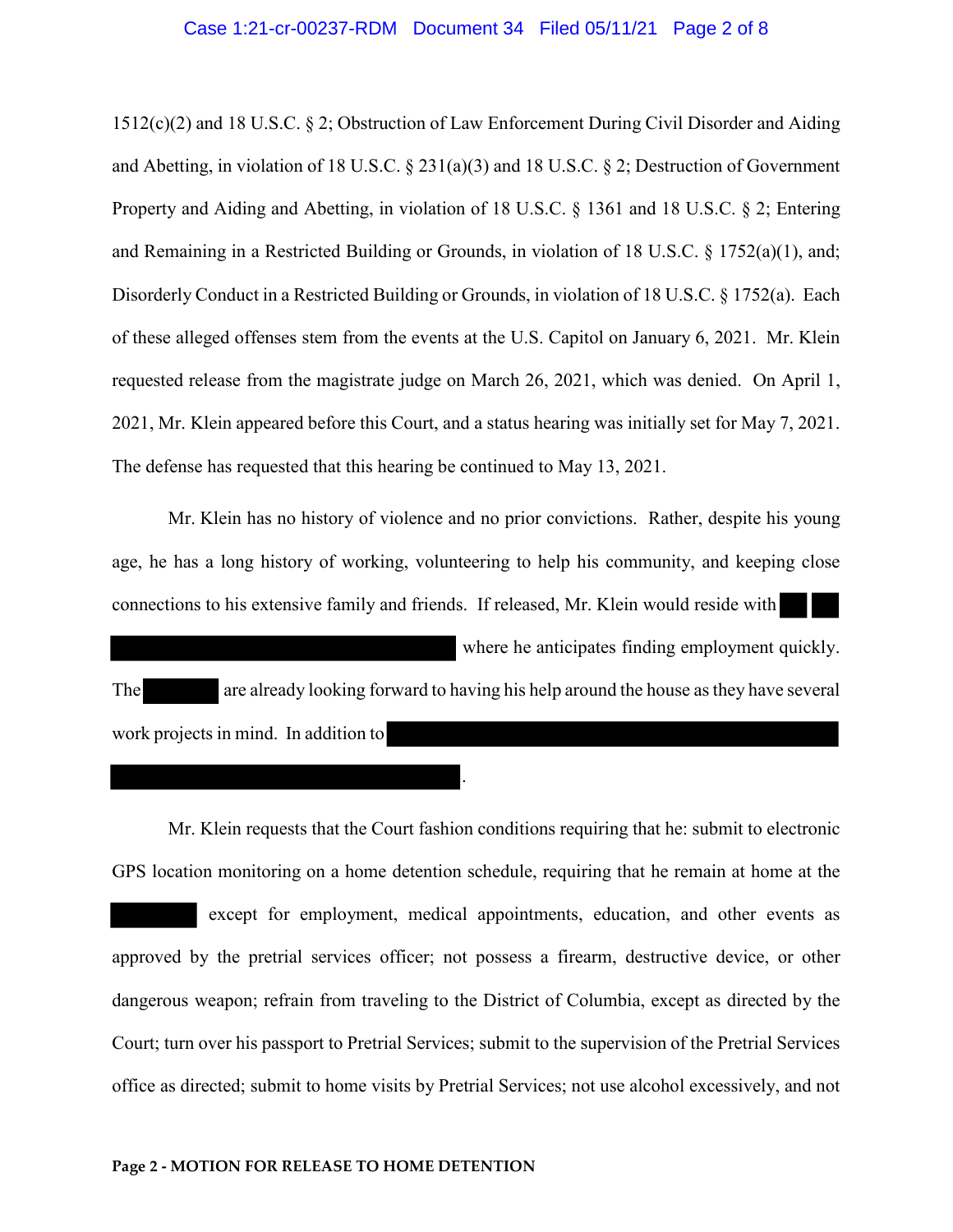### Case 1:21-cr-00237-RDM Document 34 Filed 05/11/21 Page 3 of 8

use or possess any controlled substance, and; submit to drug testing if required by Pretrial Services. In addition, Mr. Klein expects to sign a release of information with Pretrial Services so that the

 and Pretrial Services can speak freely about how Mr. Klein is doing on pretrial release. Because four adults live in the home, it is anticipated that there will always be an adult home overnight with Mr. Klein. Mr. Klein agrees to abide by these and any other conditions the Court believes necessary to ensure his return to Court and the safety of the community.

#### **ARGUMENT**

### **The Applicable Legal Standard**

The Bail Reform Act requires courts to release defendants pending trial on personal recognizance or on an unsecured appearance bond unless the government has presented clear and convincing evidence that there are no conditions that will "reasonably assure the appearance of the person as required or . . . the safety of any other person or the community." 18 U.S.C. §§ 3142(b),  $3142(f)(2)(B)$ . In other words, "the default position of the law . . . is that a defendant should be release pending trial." *United States v. Taylo*r, 289 F. Supp. 3d 55, 62 (D.D.C. 2018) (quoting *United States v. Stone*, 608 F.3d 939, 945 (6th Cir. 2010)). The Supreme Court has explained: "In our society liberty is the norm, and detention prior to trial or without trial is the carefully limited exception." *United States v. Salerno*, 481 U.S. 739, 755 (1987). In another case involving the events on January 6, 2021, the D.C. Circuit Court held, "we have a great constitutional obligation to ensure that the facts and circumstances of each case warrant this exceptional [pretrial detention] treatment. *United States v. Munchel*, 991 F.3d 1273, 1285 (D.C. Cir. 2021).

Defendants who are charged with certain specified offenses are subject to a rebuttable presumption that no condition, or combination of conditions, can assure the defendant's appearance or ensure the safety of the community, *see* 18 U.S.C. § 3142(e). When there is no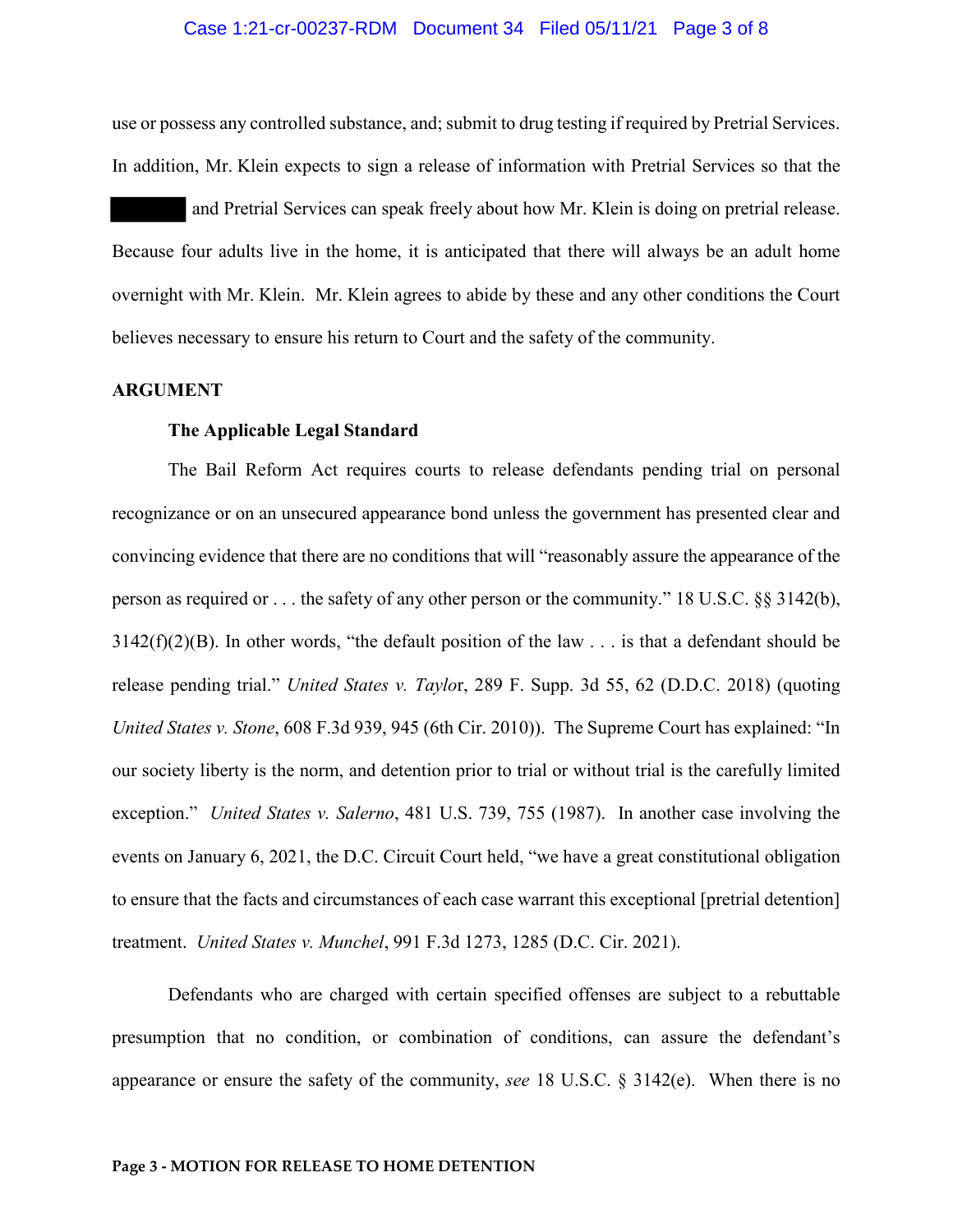### Case 1:21-cr-00237-RDM Document 34 Filed 05/11/21 Page 4 of 8

rebuttable presumption, the presumption is that the defendant will be released pending trial unless the government can prove by clear and convincing evidence that pretrial detention is the only means by which the community's safety can be assured, 18 U.S.C. § 3142(f)(2)(B); *United States v. Smith*, 79 F.3d 1208, 1209 (D.C. Cir. 1996), or can prove by a preponderance of the evidence that no conditions of release can assure the defendant's appearance at future court hearings. *United States v. Peralta*, 849 F.2d 625, 626 (D.C. Cir. 1988); *United States v. Hassanshahi*, 989 F. Supp. 2d 110 (D.D.C. 2013). Even when there is a rebuttable presumption, it does not require that the defendant carry the burden of proof or persuasion but rather, the defendant must only "offer some credible evidence contrary to the statutory presumption." *United States v. Alatishe*, 768 F.2d 364, 371 (D.C. Cir. 1985). "A defendant's burden of production to rebut the Bail Reform Act's presumption of detention is not heavy." *United States v. Dabney*, 2020 WL 1867750 at \*2 (D.D.C. 2020) (finding presumption rebutted with strong ties to the community, family support and lack of adult criminal history); *see also United States v. Mercedes*, 254 F.3d 433, 436 (2d Cir. 2001). "Even in a presumption case, the government retains the ultimate burden of persuasion by clear and convincing evidence that the defendant presents a danger to the community." *Id*.

In determining whether there are conditions that can protect a person or the community, or a combination of conditions that can assure the defendant's appearance, courts consider four factors: (1) the nature and seriousness of the offense charged; (2) the weight of the evidence; (3) the defendant's character, including his physical and mental condition, family and community ties, past conduct, drug and alcohol abuse, and criminal history, and; (4) the nature and seriousness of the danger posed to any person by release. 18 U.S.C. § 3142(g). When imposing a condition, or combination of conditions, the court must select the "least restrictive" conditions. 18 U.S.C. §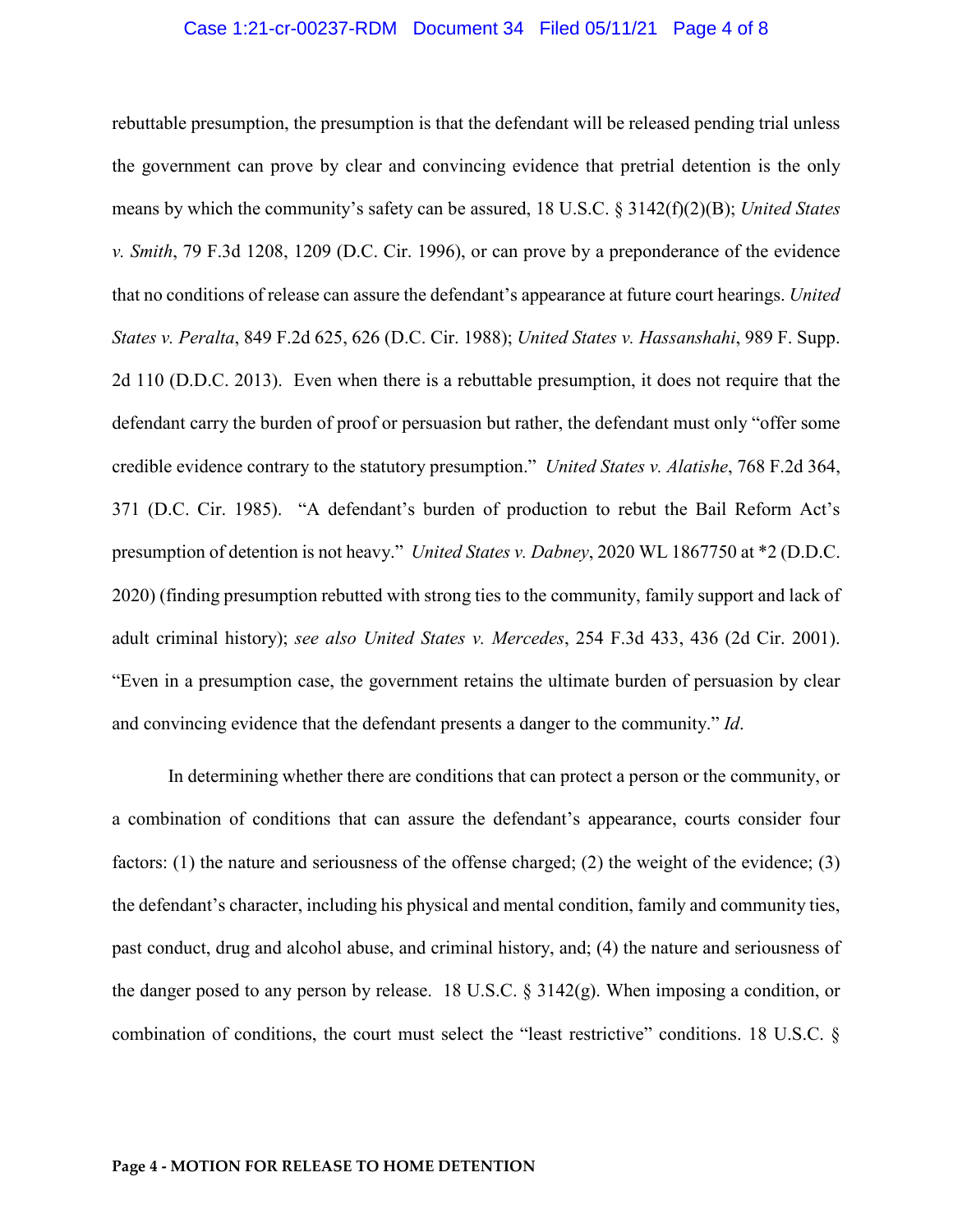### Case 1:21-cr-00237-RDM Document 34 Filed 05/11/21 Page 5 of 8

 $3142(c)(1)(B)$ . It is also important to consider the COVID-19 pandemic and its impact on Mr. Klein should he be detained.

Considering all of the relevant factors, Mr. Klein's release under the proposed conditions would meet the purposes of the Bail Reform Act.

## **The Nature and Circumstances of the Offenses Charged**

The events of January 6th, and Mr. Klein's participation in those events—some participation completely appropriate and permitted by the Constitution, and some participation as alleged and described by the government and not yet proven—was a moment in history that has now passed. In the last four months, the events have not been repeated, nor is there another planned presidential call to duty for protestors and supporters of former President Trump to present themselves for a perceived patriotic required action. The charges alleged against Mr. Klein are broad and sweeping. The government's actual focus appears to be Mr. Klein's entering and remaining in the Capitol building for approximately 10 minutes, and a very short time frame within which Mr. Klein is alleged to have participated with others in opening a door to the building. Even the government's evidence reflects Mr. Klein immediately turning around and walking away from the opened door and that location. Although the door was opened, it was never breached by the protestors due to the necessary presence of law enforcement officers. There is no allegation of any violence towards officers, no allegation of any vandalism within the Capitol Building, no allegation of any encouragement to others present to engage in violent or destructive behavior.

### **The Weight of the Evidence Against the Defendant**

The weight of the evidence of Mr. Klein's lawful presence in Washington D.C. and at former President Trump's rally is strong. The weight of the evidence as to the individualized

#### **Page 5 - MOTION FOR RELEASE TO HOME DETENTION**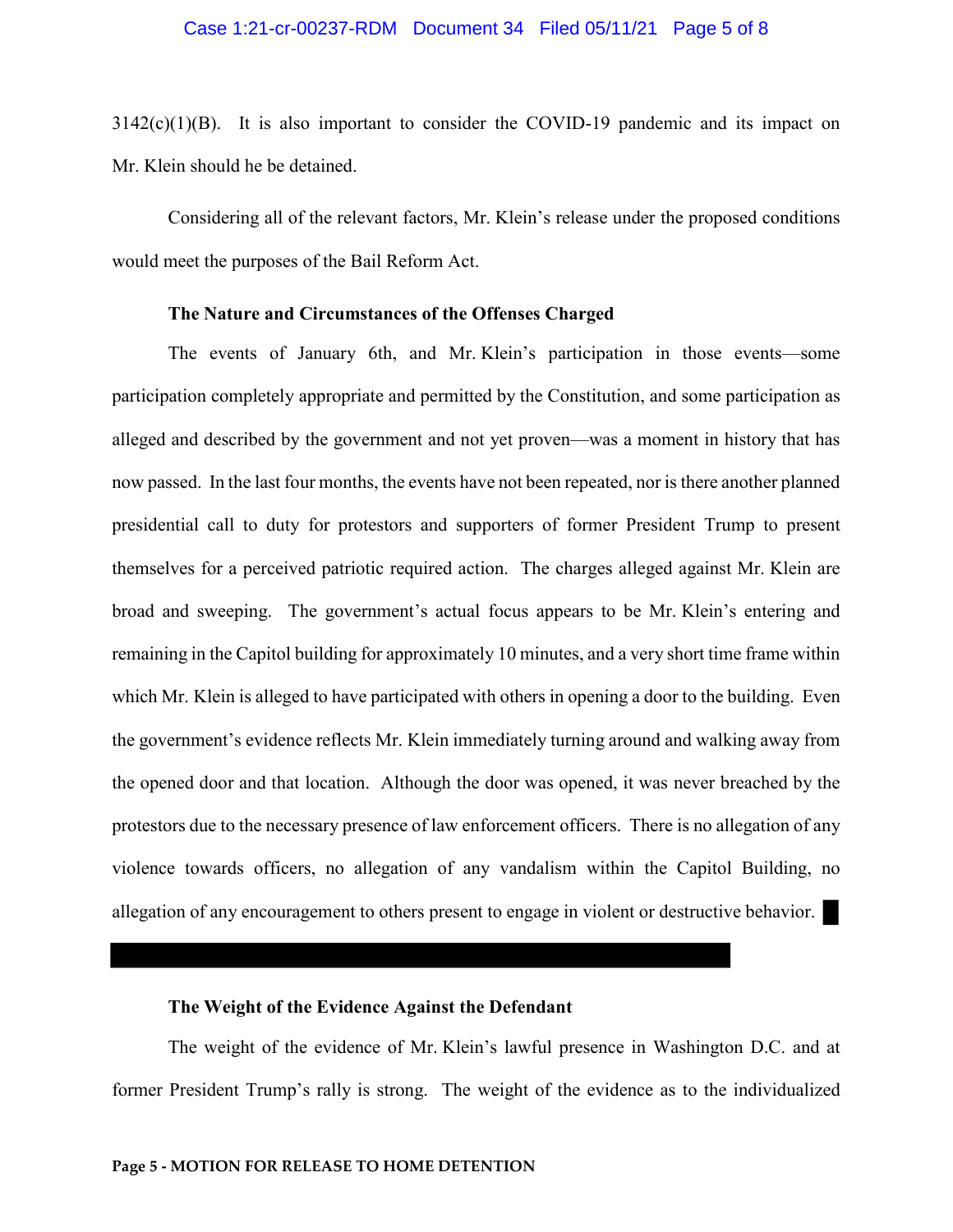### Case 1:21-cr-00237-RDM Document 34 Filed 05/11/21 Page 6 of 8

alleged criminal behavior of Mr. Klein is not—particularly when compared to the broad and sweeping charges brought in this case. The weight and evidence set forth thus far appears to be narrow and distinguishable from many other people alleged to have injured law enforcement officers, vandalized the inside of the Capitol Building, organized a breach of the Capitol Building, or organized or encouraged others to engage in criminal behavior. Particularly in comparison to others charged as a result of this event, and who have been released, Mr. Klein is very distinguishable. *See, e.g., United States v. Klein*, 2021 WL 1377128 (D.D.C. Apr. 12, 2021) (no relation) Here, Mr. Klein had no weapons, no expressions of organization, or a willingness to go down fighting, and he did not engage in any physical violence against another person. Rather, part of the evidence set forth by the government also includes Mr. Klein immediately stepping back and turning around and walking away from the door he is alleged to have opened. There is no evidence to support the conclusion that Mr. Klein would disobey any order of the Court intended to protect community safety should he be granted pretrial release.

# **The History and Characteristics of Mr. Klein Support a Finding that There is No Danger Posed to any Person or the Community with his Release**

Mr. Klein has no criminal history. Much of his youth was spent out of the country with his missionary family. He has worked since the approximate age of 14. That continued when he moved back to the United States with his family in February 2020, at the start of the pandemic. Unlike many other people, Mr. Klein gained and kept employment during the pandemic, right up until his arrest. He first worked as a roofer, and then he worked part-time as a roofer and held a second job as a delivery driver for Dominos Pizza. In mid-January 2021, Mr. Klein began employment on a ranch.

While Mr. Klein lived in the Portland, Oregon area, like many others he became increasingly concerned about the protests and destruction of courthouses, government buildings

#### **Page 6 - MOTION FOR RELEASE TO HOME DETENTION**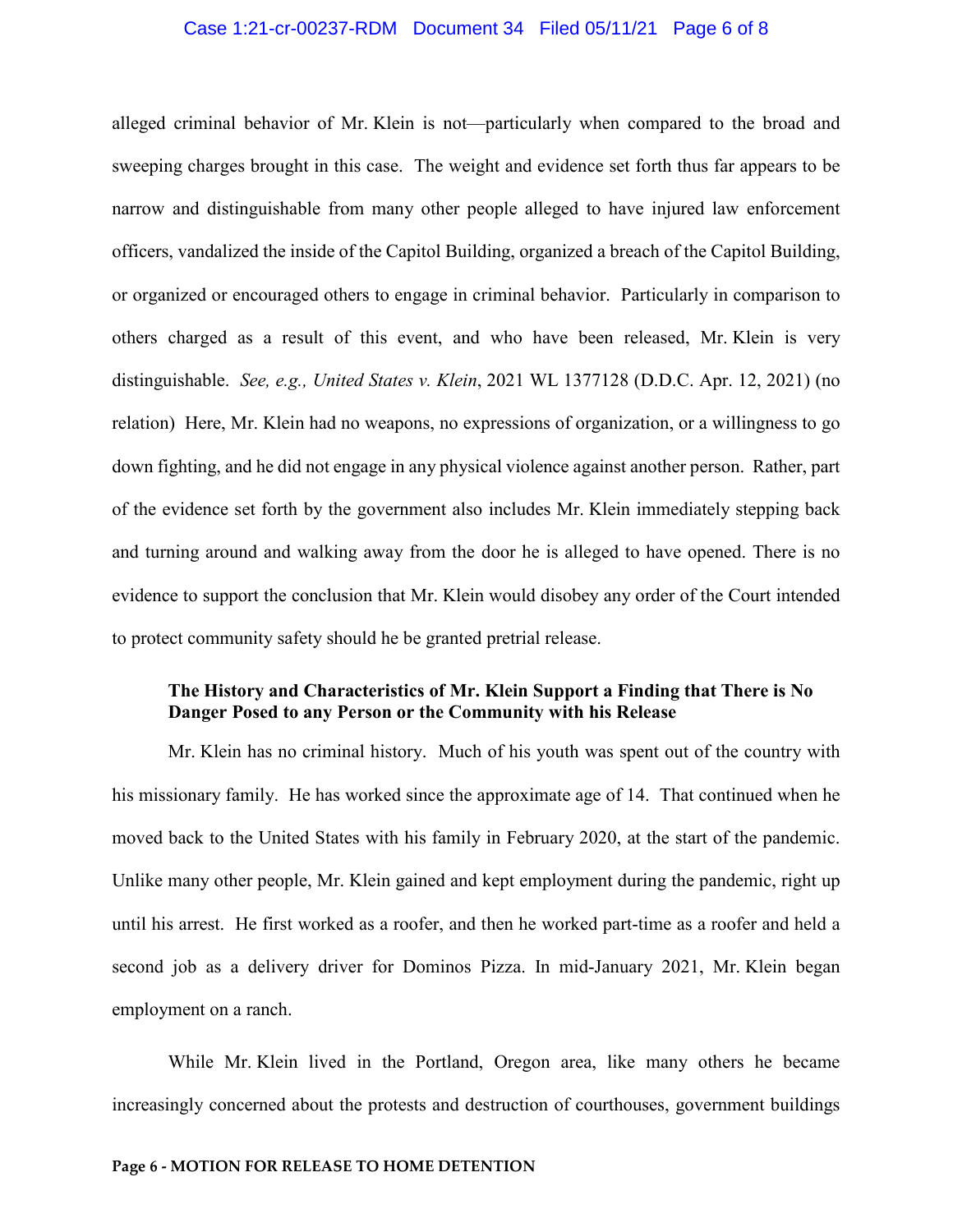### Case 1:21-cr-00237-RDM Document 34 Filed 05/11/21 Page 7 of 8

and private businesses during the summer and fall of 2020. Mr. Klein tried to find a way to show his rejection for that continued behavior – that resulted in his presence at several conservative rallies and ultimately his desire to support former President Trump in Washington D.C. on January 6, 2021. When Mr. Klein returned to Oregon, he was shaken by the violence he witnessed in D.C. In order to think about his future, Mr. Klein removed himself from the Portland area and went to work with his sibling on a ranch in rural Oregon. In considering where he would excel on release, Mr. Klein initially hoped to return to the ranch, as he has a strong aptitude for the work, and because his employer/landlord is extremely supportive of him and his future. Unfortunately, it is in such a remote area that the reasonable location monitoring condition appeared to be impractical there. Therefore, Mr. Klein requests release to . The are long-time family friends. is a rural area, but still large enough to allow Mr. Klein to continue his strong employment history.

Even if the government's most serious allegations are true, given Mr. Klein's history, there is no perceived danger from Mr. Klein if he is released within the proposed release plan at this time. *See Klein*, 2021 WL 1377128, at \*13 (D.D.C. Apr. 12, 2021); *Munchel*, 991 F.3d at 1283- 84.

### **CONCLUSION**

Bail conditions including home confinement through electronic GPS monitoring, would be sufficient to mitigate any risk to the community and to secure Mr. Klein's appearance in Court.